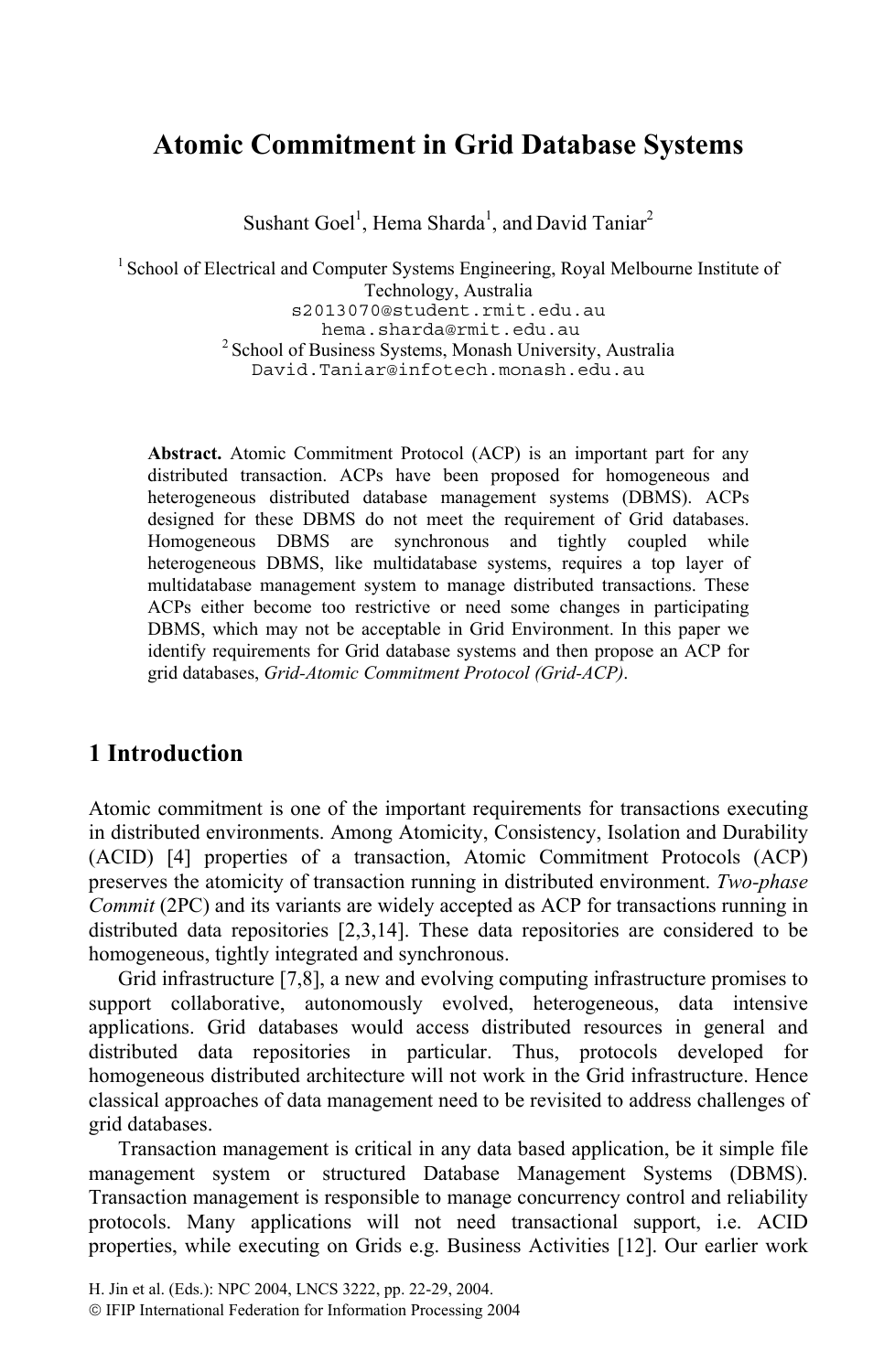was focused on concurrency control in Grid environment [17]. In this paper we particularly focus on ACP in Grid environment.

Grid databases [1,2] are expected to store large data from scientific experimentations viz. astronomical analysis, high-energy physics [16], weather forecasting, earth movement etc. These experiments generate huge volume of data daily. Particle physics experiments, e.g. *Babar*, may need to store up to 500 GB of data each day and is arguably world's largest database that stores approx. 895 TB of data as of today (Mar '04) [15]. Wider research community is interested in generic data collected at various data collecting sites [1,10,13,15]. Distributed access to data raises many issues like security, integrity constraints, manageability, accounting, replication etc. But, here we will be mainly concerned with managing the transaction in Grids and its requirement of atomic commitment. In this paper distributed database is used in a broader sense to cover distributed/federated/multidatabase systems, since all these accesses data located at physically distributed sites, unless otherwise stated.

The remainder of the paper is organized as follows. Section 2 explains the background work in distributed DBMS. Section-3 explains the working model and identifies the problem in applying existing ACP in the Grid model. We propose the Grid-ACP to meet Grid requirement for ACPs in section-4 along with proof of correctness of the protocol. Section-5 concludes the work and explains future work.

### **2 Background**

Atomic commitment is an important requirement of transactions running in distributed environment. All cohort of distributed transaction should either commit or abort to maintain the *atomicity* property of the transaction and thus consequently maintain the correctness of stored data. We broadly classify distributed DB systems in two categories: (a) Homogeneous and (b) Heterogeneous distributed DBMS. Detailed classification can be found in [14].

#### **2.1 Homogeneous Distributed Database**

2PC [4] is the simplest and most popular ACP proposed in the literature to achieve atomicity in homogeneous DBMS [3,14]. We briefly discuss 2PC from the literature to help our further discussion. The site where the transaction originates acts as *coordinator* for that transaction; all other sites where data is accessed are *participants*. 2PC works as follows [4]:

The coordinator sends *vote request* to all the participating sites. After receiving a request the site responds by sending its vote, *yes* or *no*. If the participant voted *yes*, it enters in *prepared* (or *ready*) state and waits for final decision from the coordinator. If the vote was *no*, the participant can abort its part of the transaction. After collecting all the votes, if all of them including the coordinator's vote are *yes* then the coordinator decides to *commit* and send the message accordingly to all the sites. Even if, one of the votes is *no* the coordinator decides to abort the whole transaction. After receiving *commit* or *abort* decision from the coordinator, the participant commits or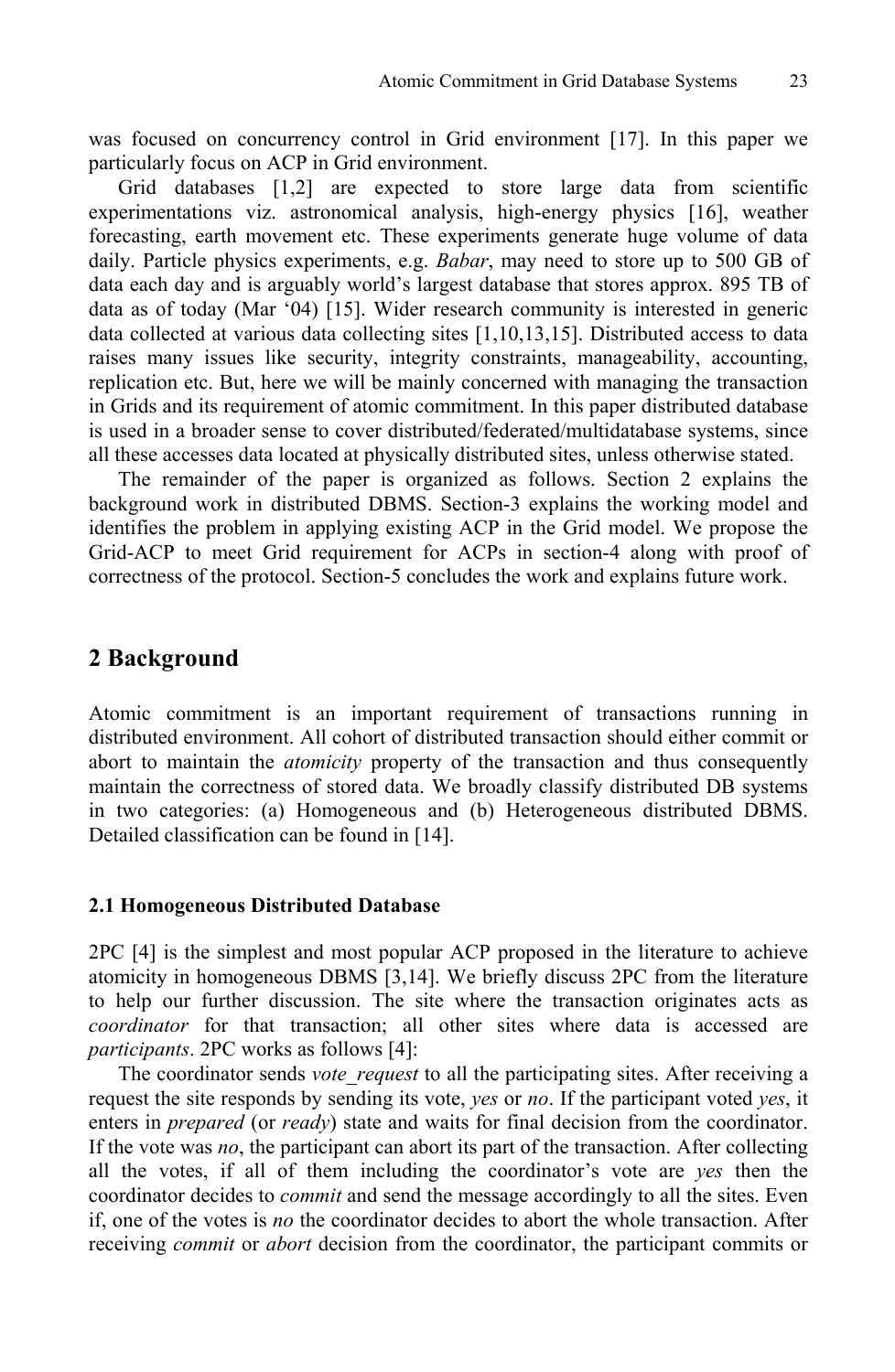aborts accordingly from prepared state. While the participant is in prepared state it is *uncertain* of the final decision from the coordinator. Hence 2PC is called as a *blocking protocol*.

### **2.2 Heterogeneous Distributed Database**

Multidatabase systems assume heterogeneous environment [5,9] for transaction execution. They typically execute a top layer of multidatabase management system for transaction management. These systems are designed for certain application specific requirements and mostly for short and synchronous transactions. Due to high autonomy (design and execution) requirements in multidatabase systems, the ACPs are not designed for replicated data. Thus these protocols are not suitable for Grid environment. In literature [9] following major strategies are discussed for atomic commitment of distributed transaction in heterogeneous database environment: (1) Redo (2) Retry (3) Compensate.

Since all sites may not support prepare-to-commit state and thus even if global transaction decides to commit, some local sub-transaction may decide to abort while others may decide to commit. Hence, transactions that decided to abort must *redo* the write operation, and commit, to reach consistent global decision [9]. Another approach to deal with above problem is the *retry* approach, as discussed in [9]. In retry approach, the whole subtransaction is retried rather than *redo*ing only the write operations. Inherent limitation of this approach is that the subtransaction must be *retriable*. A subtransaction is retriable only if the top layer of multidatabase system has saved the execution state of the aborted subtransaction. If the global decision is to abort and any local subtransaction has already committed, then *compensating* transactions can be executed [9]. Compensating transactions also need to access information stored in global DBMSs.

## **3 Grid Database Model and Problem Identification**

In this section we first discuss the general model and terminology that we use in our study. Then we discuss the problem in implementing standard ACPs in this model.

### **3.1 Model**

The Grid middleware will join geographically separate computing and data resources. Concept of virtual organization (VO) [7] has been coined for integrating organizations over network. Grid infrastructure is expected to support and make use of *web*-*services* for specialized purposes. We focus on the collaborative, data intensive work that need to access data from geographically separated sites. The general model is shown below: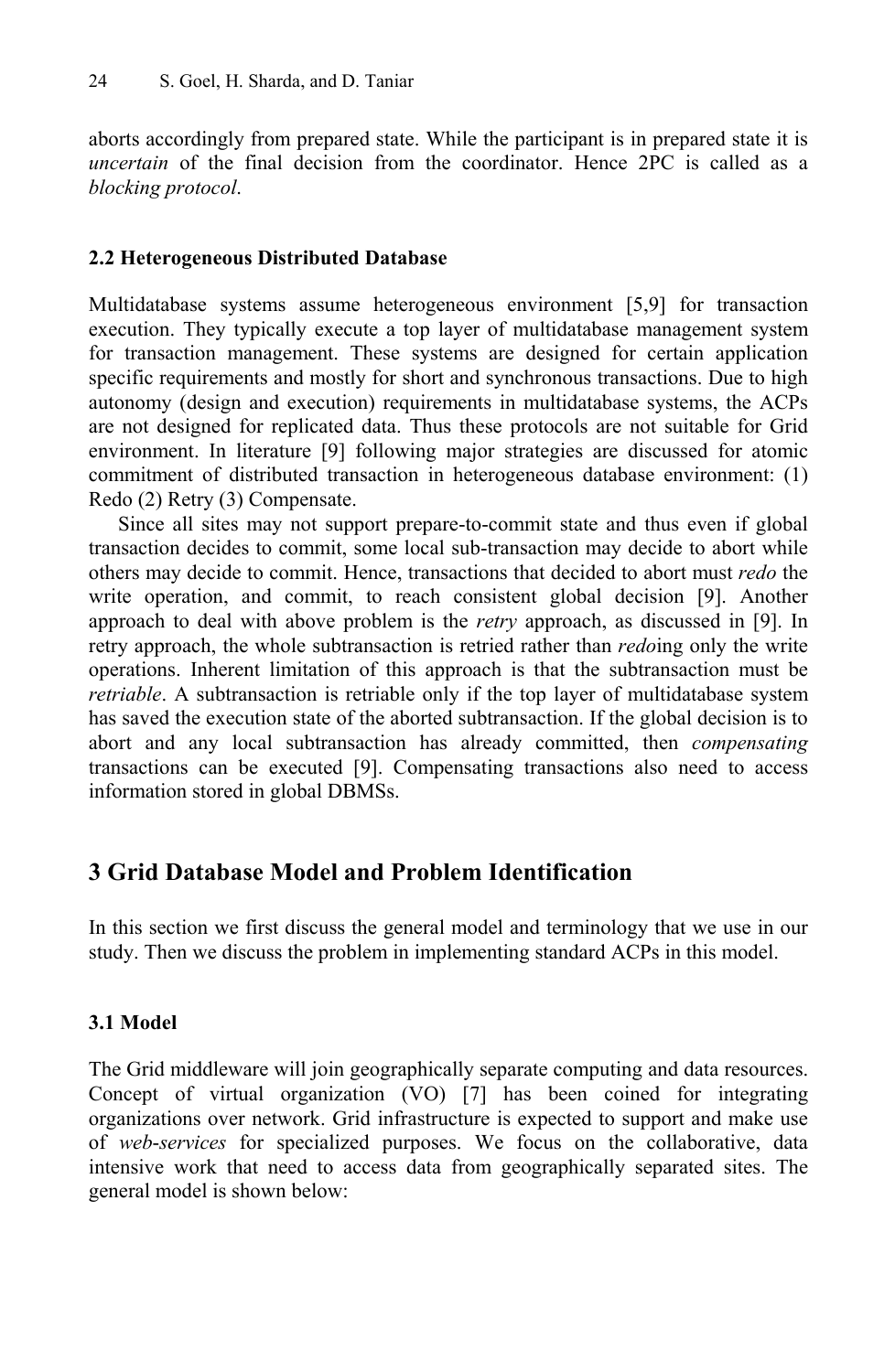

**Fig. 1.** General model of Grid database system

All individual database systems are autonomously evolved and hence heterogeneous in nature. These database systems may join and leave the Grid as per their convenience. A transaction is termed as global transaction if it originates at any site and need to access data from other sites, in other terms if the transaction has to access data from more than one site it is a global transaction. The division of the global transaction at individual sites are called subtransactions.

#### **3.2 Problem Identification**

2PC is the most widely accepted ACP in distributed databases. 2PC is a consensusbased protocol that asks all the participating sites to vote whether *subtransactions* running at that site can *commit*. After collecting and analyzing all votes, the coordinator decides the fortune of the distributed transaction. It involves two phases, *voting phase* and *decision phase*, of communication messages before terminating the transaction atomically, hence the name *two-phase commit*.

Many variations and optimizations have been proposed to increase the performance of 2PC. But, homogeneity between sites is the basic assumption behind the originally proposed 2PC for distributed databases. Multi/federated database systems are heterogeneous but the nature of transactions and applications these heterogeneous database systems are studied, designed and optimized are much different than their counterparts in Grid databases, e.g. for short, synchronized, noncollaborative transactions, to name few of them. These systems have a leverage of a top level layer, known as multidatabase management system that assists in making decision but Grids may not enjoy this facility due to distributed nature of database systems. Multidatabase employs redo, retry and compensate approach for ACP. These requirements may not be implemented in absence of top-layer management system and at the same time may be too restrictive [6]. Grid databases need to operate in a loosely coupled *service*-*oriented* architecture. Apart from data consistency perspective Grid databases will be expected to access data from via WWW [11,12]. Most of the distributed DBMSs are not designed to operate in WWW environment.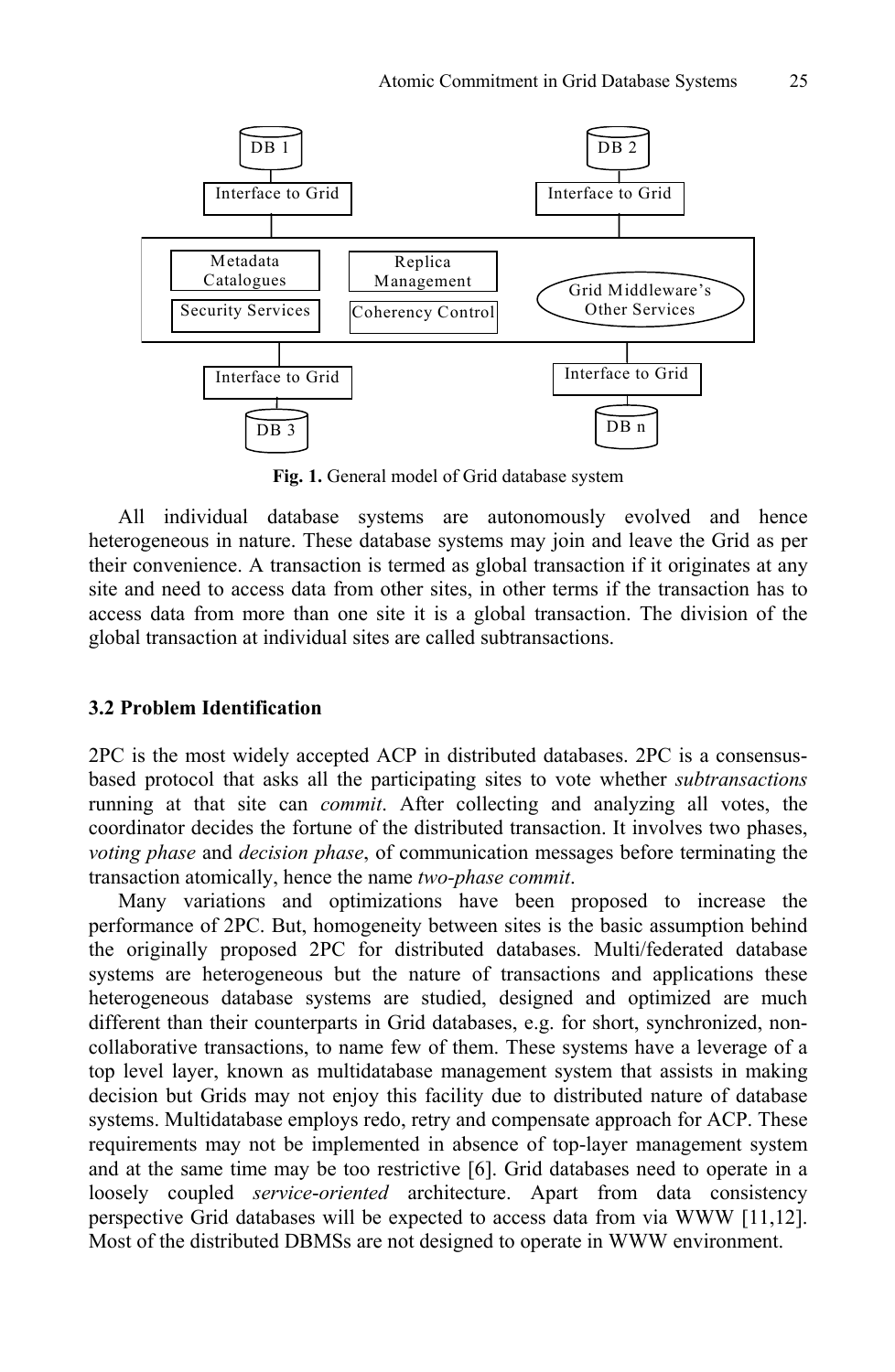## **4 Proposed Protocol**

As discussed earlier, requirements of Grid DB systems cannot be satisfied by existing distributed DBMS. In this section we propose an ACP to meet these requirements.

### **4.1 Grid Atomic Commitment Protocol (Grid-ACP)**

Before we proceed with the protocol we would like to remind that executing compensating transactions don't result in standard atomicity of transaction. The notion is referred as *semantic atomicity* [9].

Figure-2 shows the state diagram of proposed Grid-Atomic Commitment Protocol (Grid-ATC). We introduce a new state and call it *sleep state*. The sub-transaction will enter in *sleep* state, when it finishes execution and is ready to release all acquired resources. *Sleep* state is an indication to transaction managers that the local subtransaction of global transaction has committed. But it is still waiting for decision from the originator of the transaction. If any of the other participating sites aborts the subtransaction, the coordinator informs all the *sleep*ing sites to *compensate* the changes made by the transaction.



**Fig. 2.** State diagram of Grid-ATC

The Grid-ATC algorithm is explained as follows:

- 1. The transaction originator splits the transaction based on the information at *Grid-middleware service* and submits to participating database systems.
- 2. Respecting the autonomy of participating sites, they execute their portion of sub-transaction and goes to *sleep* state, after logging all the necessary compensating information in the stable storage. The site then informs the outcome of the sub-transaction execution to the originator.
- 3. The originator, after collecting response from all participants, then decides whether to commit or to abort. If all participants decided to go in sleep state the decision is to commit else the decision is to abort. If the decision is to abort, message is sent only to those participants who are in sleep state. If the decision is to commit, it is sent to all participants.
- 4a. If the local site decided to commit and is in sleep state and the global decision is also to commit, the transaction can directly go to commit state. As everything went as expected by the local site.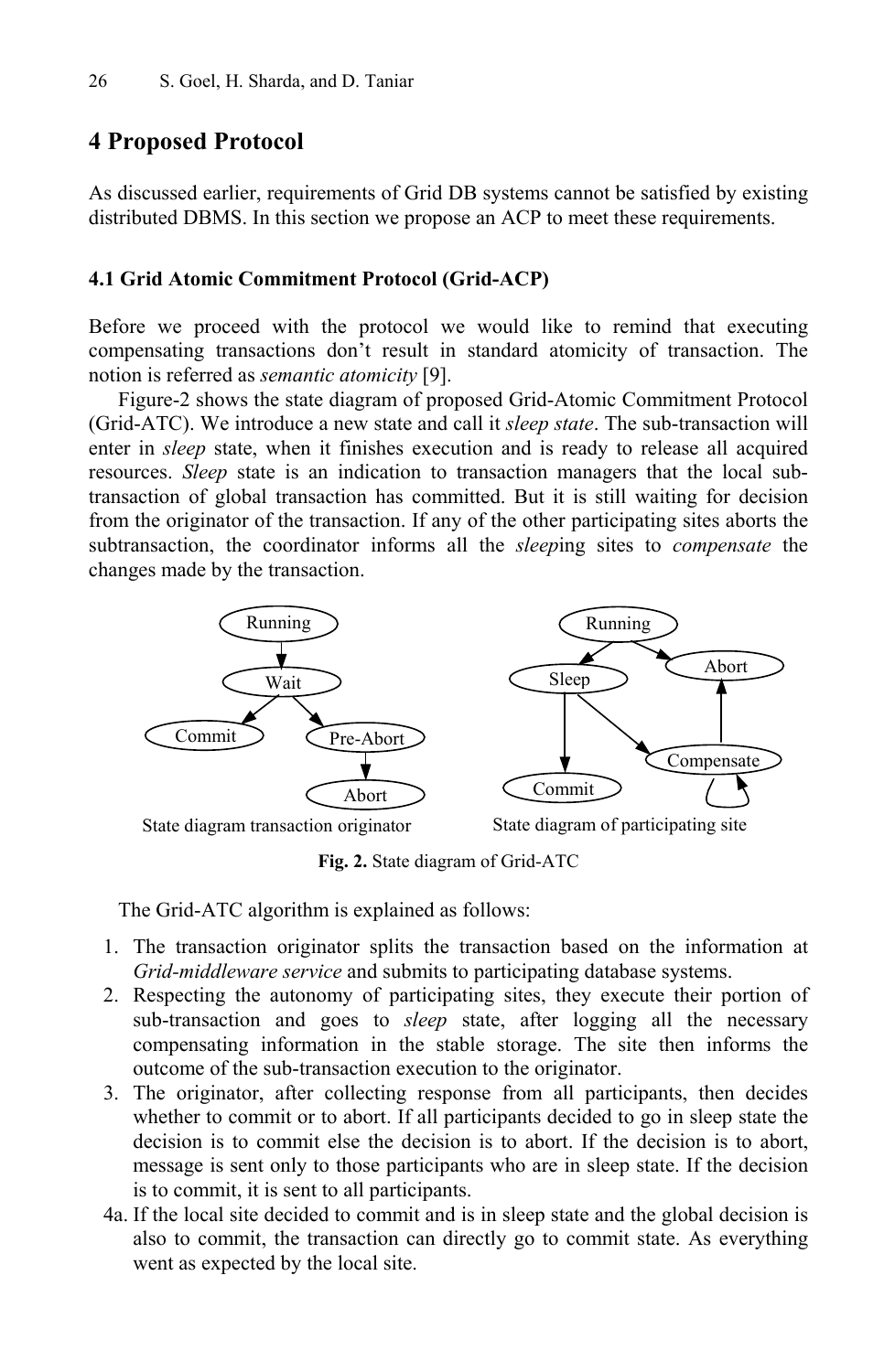```
Grid-ACP: Originator's Algorithm
```

```
submit sub-transactions to participants; 
wait for response from all participants; 
if all response to sleep then begin 
       write commit record in log; 
       send global_commit to all participants; 
end if 
else begin 
       write abort record in log; 
       send global_abort to participants who decided to commit 
       wait for response from these participants; 
end 
return
```
Grid-ACP: Participant's Algorithm

-<br>-

```
received sub-transaction from originator 
if participant decides to commit then begin 
       write sleep in log 
       send commit decision to originator 
       wait for decision from originator 
       if decision is commit then 
          write commit in log 
      end if 
end if
else if decision is abort then begin 
       start compensating transaction for this transaction 
line 10: if compensating transaction aborts then begin
           restart compensating transaction until it commits
           write commit for compensating transaction 
       end if
       else 
           write commit for compensating transaction 
       end 
end if 
else if participant decides to abort then begin 
       write abort in log 
       send abort decision to originator 
end if
return
```
4b.If the local site decided to commit and is in sleep state but the global decision is to abort the transaction, then the local transaction must be aborted. But as mentioned earlier when the local site enters the sleep state it releases all locks on data items as well as all acquired resources. This makes abortion of transaction impossible. Hence, a compensating transaction must be executed to revert all the changes, using *compensation rules*, to restore the semantics of database before executing the original subtransaction, thus achieving *semantic atomicity*. If the compensating transaction fails, it is resubmitted. We are not defining the compensation rules as they are out of scope of the paper.

Maintaining autonomy of local sites is primary in Grid environment. Considering that, different sites may employ different protocols for serializability as well. Some sites may employ *locking protocols* while others may employ *timestamping* or *optimistic* concurrency control strategy at local sites. Thus, in presence of such an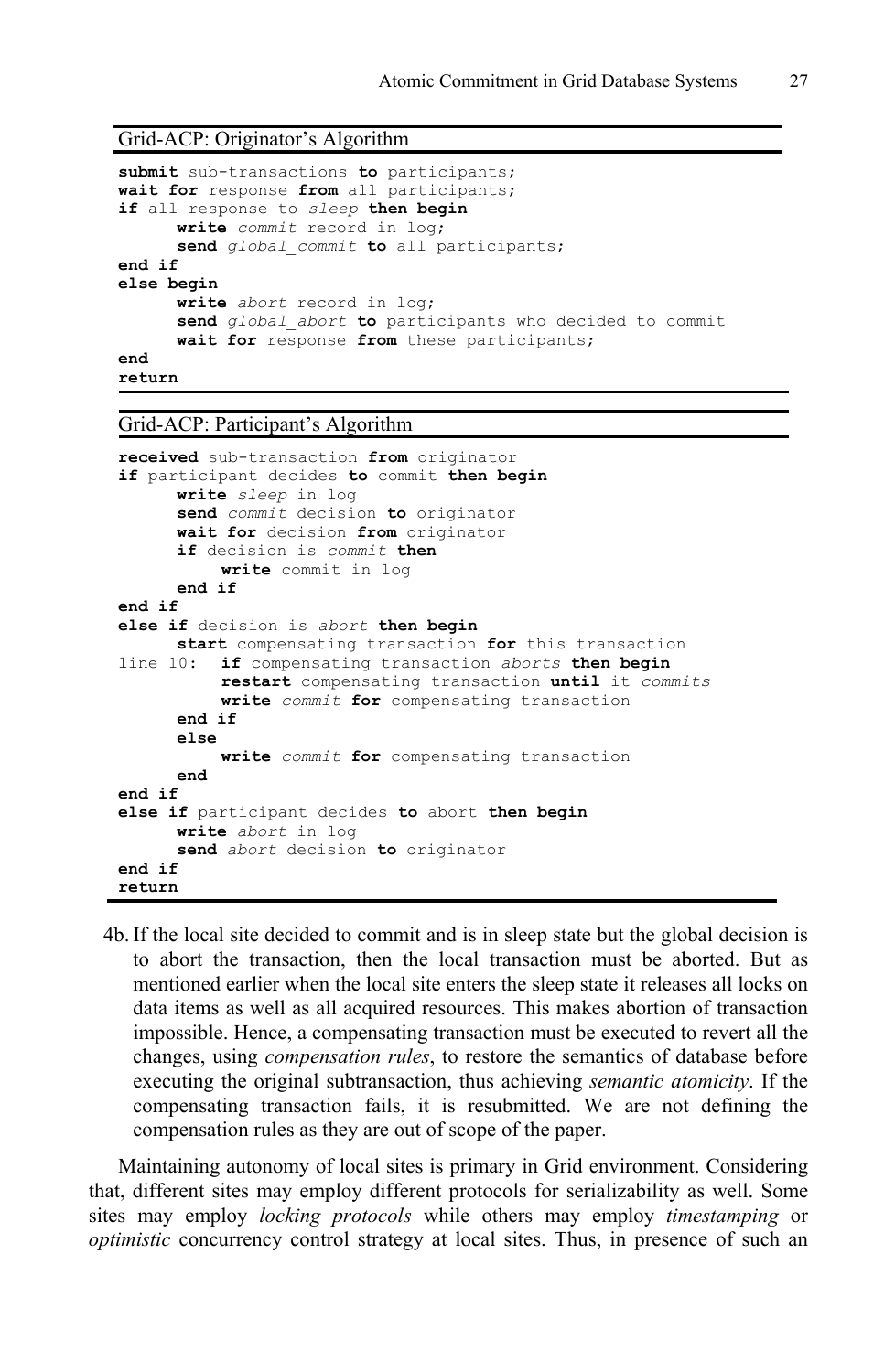autonomous and heterogeneous environment in Grids and absence of a top-layer management system it may be impossible to avoid cascading aborts. The proposed *sleep* state restricts the number of cascading aborts. We would also like to highlight that the *sleep* state does not interfere with the autonomy of the local sites. Implementing this state does not need any modification in local *transaction manager* module. Whenever the site decides to join the Grid, the *sleep* state may be defined in the interface and hence no changes are required in any local modules.

We briefly discuss the time and message complexity of the proposed algorithm. Grid-ACP needs 2 rounds (*time complexity*) of message under normal conditions: (1) after the local sites decide to commit/abort (2) the decision from the originator. Maximum number of messages required is 2*n* (*message complexity*) to reach a consistent decision under normal conditions i.e. without failure. Where *n* is the number of participants in ACP. Considering that originator sends the final decision to all the sites, the number of messages in each round is *n*.

#### **4.2 Correctness of Proposed Protocol**

We show the correctness of our ACP by following lemma:

**Lemma 1:** All participating sites reach the same final decision.

*Proof:* We prove this lemma in two parts, part-I for consistent commit and part-II for consistent abort.

*Part I:* In this part we show that when the global decision is to commit, all participant commits. From step-2 of the algorithm it is clear that the participants execute autonomously. If local decision is to commit, the information is logged in the stable storage and the subtransaction goes in *sleep* state after sending a message to the originator. If the originator of the transaction finds all commit decision in response, it sends the final *commit* to all participants. In this case the participant is not required to do any action as all resources were already released when the participant entered the *sleep* state. Participant just has to mark the migration of state from *sleep* to *commit*.

*Part II:* The participants have to do more to achieve this part. In this part we show that if the global decision is abort all participants decides to abort. All participants that decided to commit now receives abort decision from the originator. Those participants decided to abort have already decided to abort unilaterally. Those subtransactions that decided to commit, have already released locks on data items and cannot be aborted. Hence, compensating transactions are constructed using the *eventcondition-action* or the *compensation rules*. These compensating transactions are then executed to achieve the semantic atomicity (step-4b of the algorithm). To achieve semantic atomicity the compensating transaction must commit. If the compensating transaction aborts for some reason it is re-executed until it commits. The compensating transaction has to eventually commit, as it is a logical inverse of a committed transaction. This is shown in the state diagram by self-referring compensate state and *line-10* of the participant's algorithm. Though the compensating transaction commits, the semantic of the subtransaction is abort. Thus all participants terminate with consistent decision